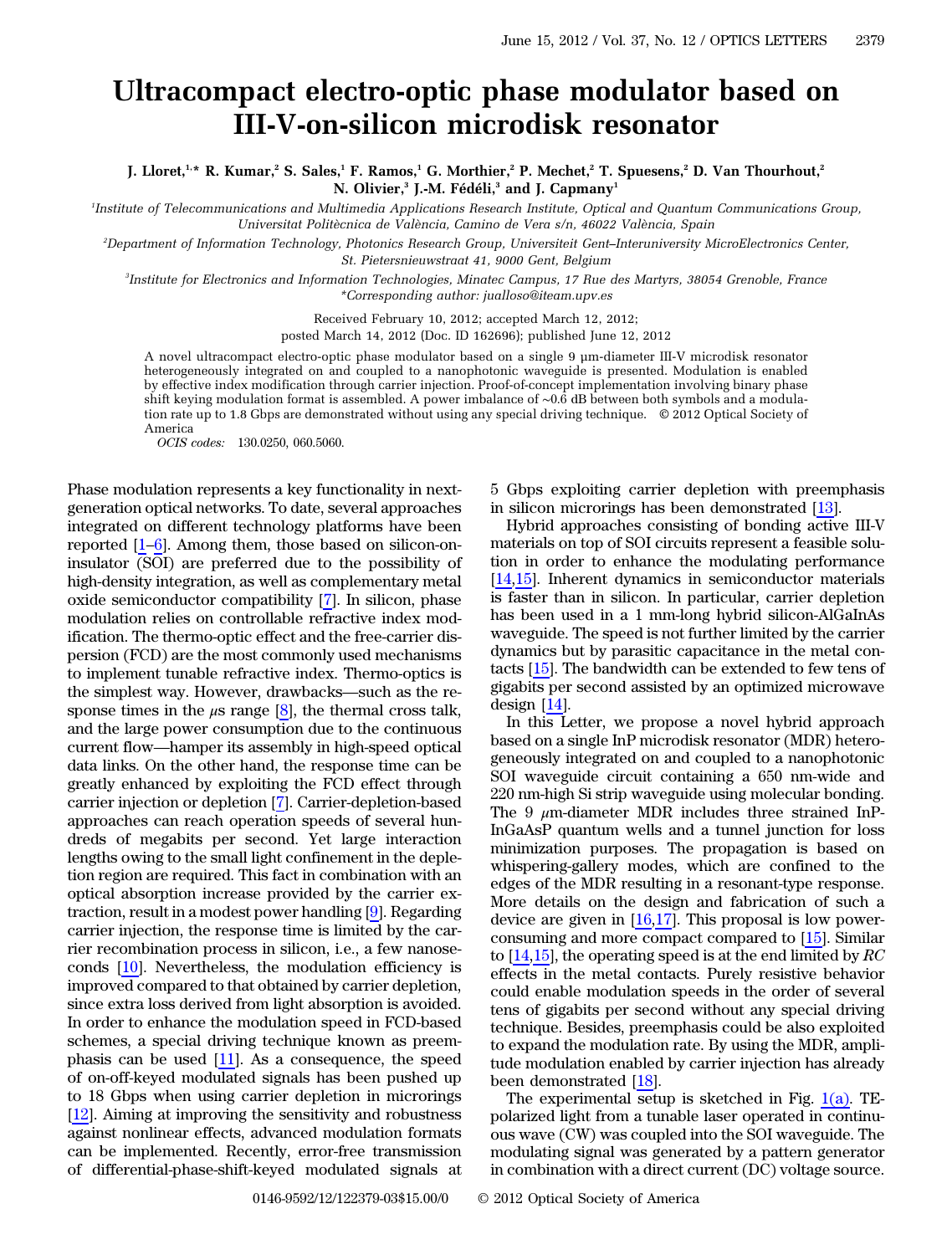<span id="page-1-0"></span>

Fig. 1. (Color online) (a) Sketch showing the experimental setup, (b) top-view micrograph of fabricated MDRs.

At the MDR output, the light was collected using a highbandwidth oscilloscope. Figure  $1(b)$  depicts a footprint image of the device, showing the metal contacts and the input and output vertical grating couplers.

The principle of operation focuses on exploiting the phase change that occurs in the vicinity of a resonance under overcoupled regime. This phase change is controlled by the effective index modification through carrier injection. Figure [2](#page-1-1) shows both the gain and phase transfer functions with the current injected into the MDR. The spectral position of the notch can be modified by changing the injection current. Consequently, the phase response is accordingly shifted. As a result, the phase experienced by the optical carrier can be adjusted by means of the injection current. On one hand, the MDR must be operated below threshold to avoid coherencyrelated problems. Otherwise, the lasing mode appearing in the resonance would beat with the optical carrier resulting in distortion of the modulated output signal. This fact limits the maximum injection current. On the other hand, the overcoupled regime is required to obtain full 360° phase shifts at the notch position. To guarantee overcoupling, the roundtrip loss must be lower than the coupling factor. Hence, a minimum current yielding high enough gain in the III-V compound must be injected.

The performance of the phase modulator was evaluated when considering binary phase shift keying (BPSK) modulation. The emission wavelength of the optical carrier was set to 1561.815 nm in order to achieve 180° phase shift when sweeping the injection current into the MDR from 1 to 1.2 mA (inset of Fig. [2\)](#page-1-1). This

<span id="page-1-1"></span>

Fig. 2. (Color online) Gain and phase transfer functions of the MDR and detail of the optical carrier spectral placement.

<span id="page-1-2"></span>

Fig. 3. (Color online) (a) Waveform at the MDR output, (b) small-signal response,  $S_{21}$ , of the MDR.

wavelength was also determined by the gain response, since power variations as low as possible within the current range were desired. A power difference between both modulation symbols of only 0.6 dB was obtained, as illustrated in the inset of Fig. [2](#page-1-1). The output power of the CW laser was set to 2 dBm. As a proof-of-concept, a 127 bit nonreturn to zero (NRZ) square-wave signal at 1.25 Gbps was applied at the metal contacts. The DC source was set to a voltage resulting in 1 mA bias current delivered, while the peak-to-peak level of the NRZ signal was 0.57 V, corresponding to 200 mA.

Figure  $3(a)$  shows the waveform at the MDR output. After reaching the steady state, a power imbalance of nearly 0.6 dB between both levels was measured. This is in perfect agreement with the results derived from Fig. [2](#page-1-1). From the output waveform, the rise and fall times can be estimated, being <sup>∼</sup><sup>400</sup> and <sup>∼</sup><sup>150</sup> ps, respectively. Consequently, the maximum modulation speed is estimated as approximately 1.8 Gbps. The small-signal response of the MDR,  $S_{21}$ , is displayed in Fig.  $\underline{3(b)}$ . An injection current of 1 mA and a CW laser output power of 2 dBm were used. The *n* and a CW laser output power<br>of 2 dBm were used. The *−*3 dB bandwidth was around 1.8 GHz. This confirms that modulation rates as high as 1.8 Gbps could be achieved, as previously derived from the output waveform.

Next, the phase shift of the modulated output signal was investigated. For this purpose, a Mach-Zehnder interferometer (MZI) was used with the aim at converting phase-to-intensity modulation (PM-IM). The setup is illustrated in Fig. [4](#page-1-3). A 4 dBm-power optical signal at 1561.815 nm was split employing a 3 dB coupler. In the lower arm, the MDR-based phase modulator was inserted. The length of both branches was perfectly balanced by means of a variable delay line (VDL). The

<span id="page-1-3"></span>

Fig. 4. (Color online) Interferometric-based setup for PM-IM conversion.